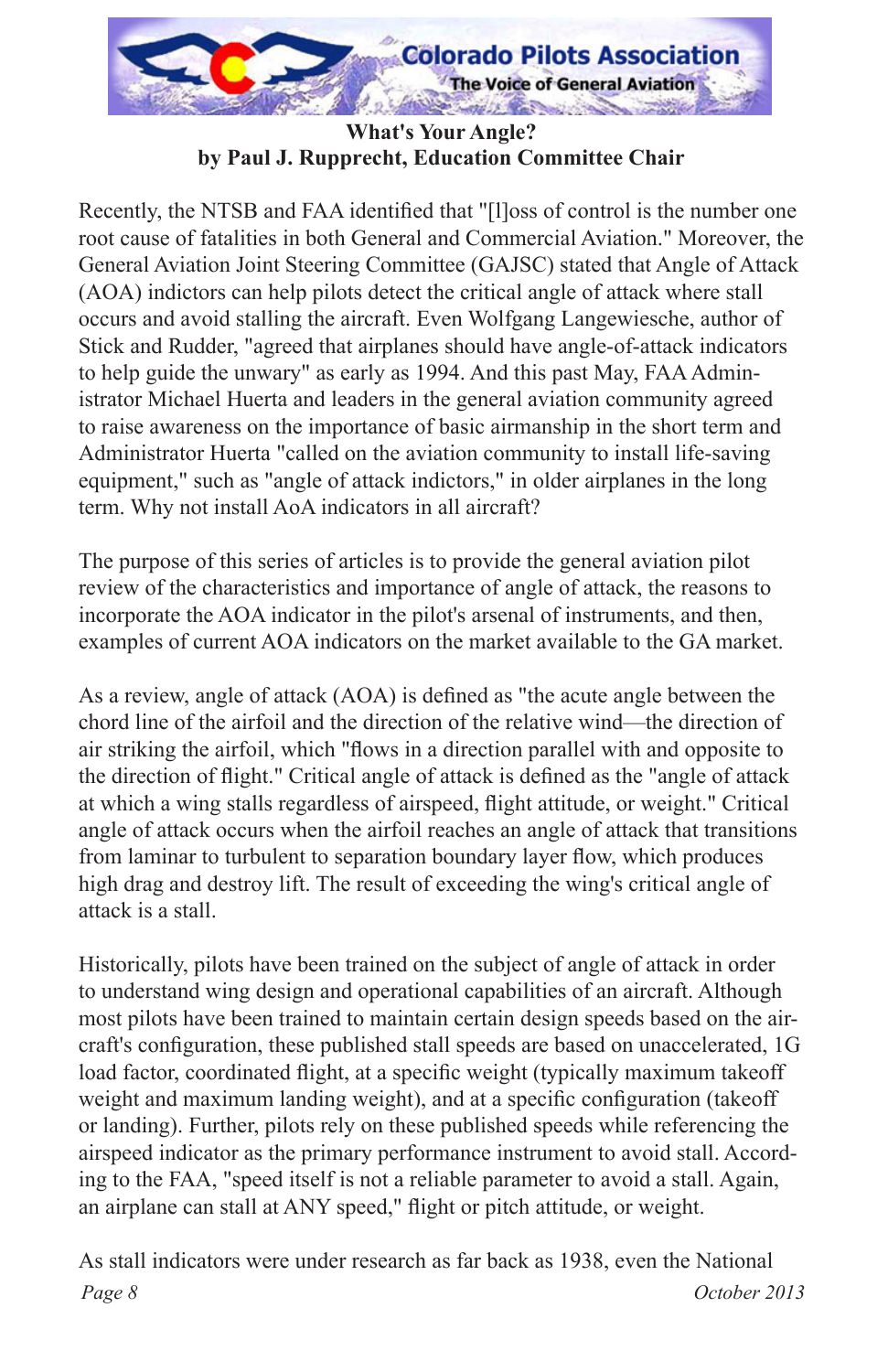Advisory Committee for Aeronautics (NACA) identified that reliance on the airspeed indicator for stall avoidance was a dangerous proposition because that "stalling speed varies with wing loading and the air-speed meter therefore is not a reliable stall indicator." NACA explained that "[w]hen the load changes or the airplane undergoes acceleration, as, for example, in turns, the stalling speed increases in proportion to the square root of the load factor." Therefore, the NACA began research on stall warning devices to provide the pilot visual and aural warnings prior to the stall with a margin of safety, such as shown here:



Taking the NACA findings a step further, the design stall airspeeds identified on the airspeed indicator arcs, which provide stall speeds for Vso and Vsi, do not provide airspeed references the pilot may use during load changes or acceleration.

Returning to the current era, the FAA GAJSC stated that:

*Angle of Attack is a better parameter to use in avoiding a stall because for any given configuration, the airplane will always stall at the same angle of attack, also known as the critical angle of attack. This stall angle of attack does not change with [airspeed], weight, temperature or density altitude. AOA indicators can help pilots detect this otherwise invisible airfoil [position] and avoid a stall.*

In fact, the FAA Handbook now includes the angle of attack indicator as an "other performance instrument."

The NTSB provides the following immediate response to avoid being involved in a stall/spin accident: "At the first indication of a stall, immediately reduce the airplane's angle of attack, an immediate response is crucial to a safe recovery." Chris Shaver, NTSB Investigator, stated, "As an investigator and GA pilot, nothing pains me more than to see pilots, their friends, and their families lose their lives in accidents that are completely preventable. Low altitude stalls are just that—completely preventable."

While I was at EAA AirVenture 2013, I had the distinct pleasure of meeting with two of the leading industry manufacturers of AoA indicators: **Alpha Systems** and Honeywell/Bendix King. Alpha Systems have several analog and digital AoA indicators that have been on the market for over a decade, while Bendix King